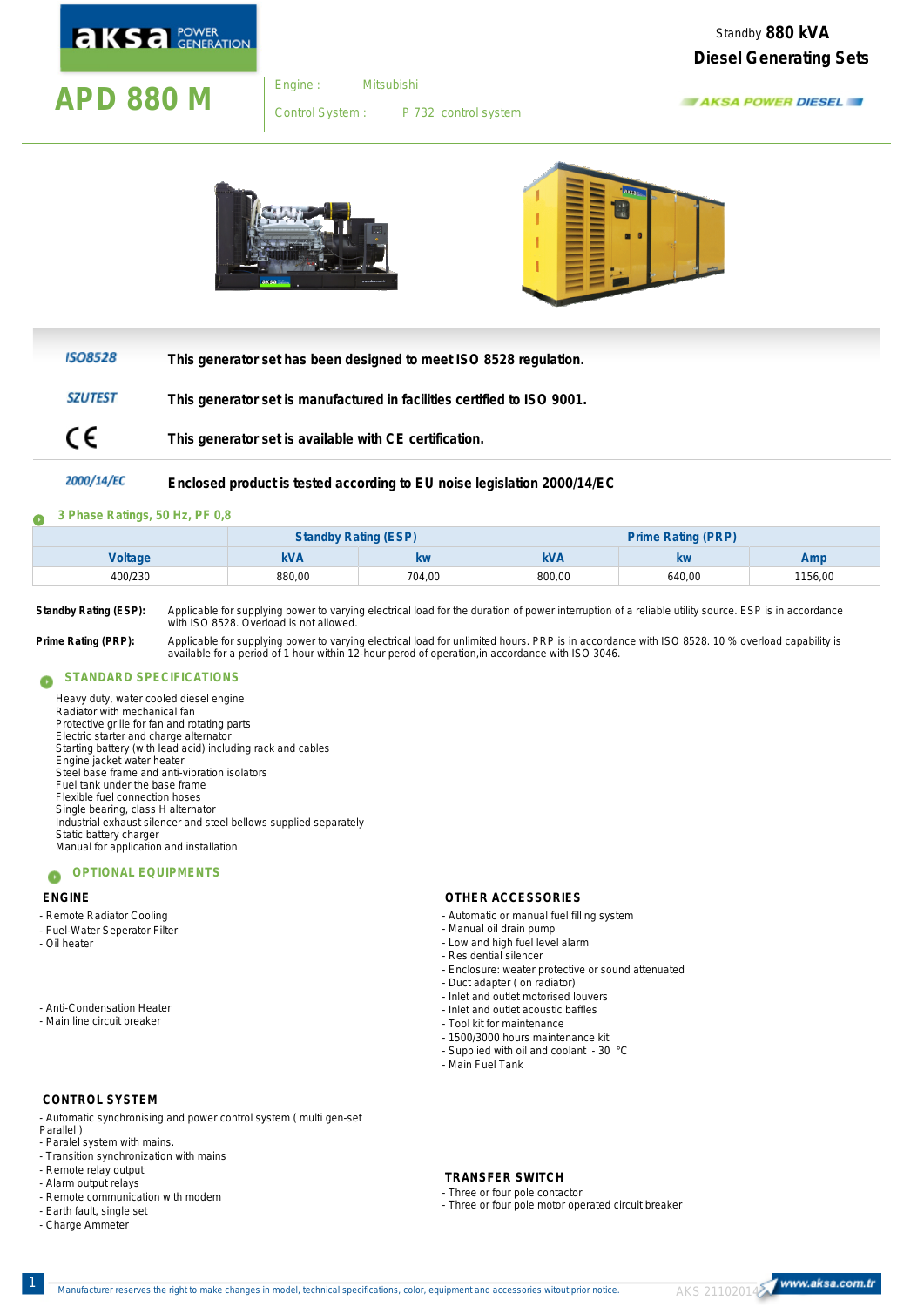**APD 880 M** Engine: Mitsubishi

Engine :

Control System : P 732 control system

Standby 880 kVA **Diesel Generating Sets**

**TAKSA POWER DIESEL** 

## **O DIESEL ENGINE SPECIFICATIONS**

| Manufacturer                  |                       | Mitsubishi                     |
|-------------------------------|-----------------------|--------------------------------|
| Model                         |                       | S12A2-PTA                      |
| No. of Cylinders and Build    |                       | 12-cylinder, V - Type          |
| <b>Aspiration and Cooling</b> |                       | Turbo Charged and After Cooled |
|                               |                       | 1500 rpm                       |
| <b>Maximum Standby Power</b>  |                       | 746,00 kw<br>[1000, 00HP]      |
| <b>Total Displacement</b>     | L                     | 33,930                         |
| <b>Bore and Stroke</b>        | mm                    | 150X160                        |
| <b>Compression Ratio</b>      |                       | 14,5:1                         |
| Rated Speed (rpm)             | rpm                   | 1500                           |
| Governor                      |                       | Electronic                     |
| Oil Capacity                  | L                     | 120,00                         |
| Coolant Capacity              | L                     | 220,00                         |
| <b>Intake Air Flow</b>        | m <sup>3</sup> / min. | 64,00                          |
| <b>Radiator Cooling Air</b>   | m <sup>3</sup> / min. | 1140,00                        |
| <b>Start System</b>           |                       | 24 V d.c.                      |
| <b>Fuel Consumption</b>       | Load                  | %100                           |
|                               | L/h                   | 171,00                         |

# **ALTERNATOR SPECIFICATIONS**

| Model                    |            | ECO43-1SN/4        |
|--------------------------|------------|--------------------|
| Frequency                | Hz         | 50                 |
| Power                    | <b>kVA</b> | 800,00             |
| Design                   |            | Brushless, 4 poles |
| Cos Phi                  |            | 0,80               |
| Phase                    |            | 3                  |
| Voltage                  | V          | 400/230            |
| <b>Insulation Class</b>  |            | H                  |
| <b>Excitation System</b> |            | Electronic (AVR)   |

# **O DIEMENSIONS AND WEIGHT**

| Open Type        | Dry Weight | Lenght  | Width   | <b>Height</b> | <b>Tank Capacity</b> |
|------------------|------------|---------|---------|---------------|----------------------|
|                  | kg.        | mm.     | mm.     | mm.           |                      |
| <b>APD 880 M</b> | 6965,00    | 4370,00 | 1972.00 | 2222.00       | 850,00               |
| Canopy           | Dry Weight | Lenght  | Width   | <b>Height</b> | <b>Tank Capacity</b> |
|                  | kg.        | mm.     | mm.     | mm.           |                      |
| AK 90            | 10115      | 6500    | 2200    | 2353          | 850                  |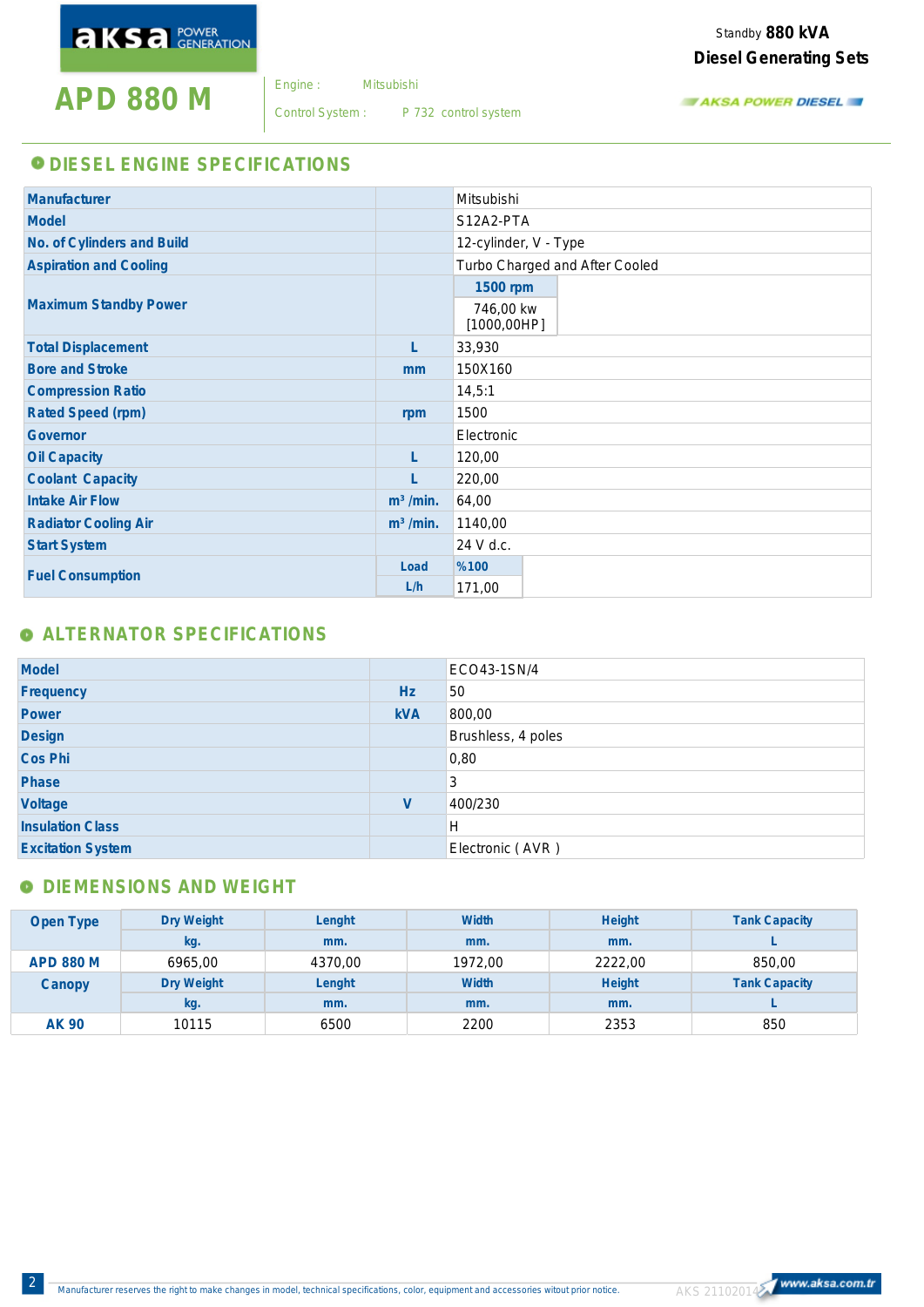**AKSA POWER** 

Standby 880 kVA **Diesel Generating Sets**

# **APD 880 M** Engine: Mitsubishi

Engine :

P 732 control system Control System :

**AKSA POWER DIESEL** 

#### 0 **P 732 control system - Control System**



#### Q **Devices**

DSE, model 7320 Auto Mains Failure control module Static battery charger Emergency stop push button and fuses for control circuits

## **Construction and Finish**

Comonents installed in sheet steel enclosure. Phosphate chemical, pre-coating of steel provides corrosion resistant surface

Polyester composite powder topcoat forms high gloss and extremely durable finish Lockable hinged panel door provides for easy component access

#### œ **Installation**

Control panel is mounted generating set baseframe on robust steel stand or power module. Located at side of generating set with properly panel visibility.

#### **Generating Set Control Unit** O

The DSE 7320 conrol module is a standard addition to our generator sets from 220 kVA upwards and it has been designed to start and stop diesel andgas generating sets that include electronic and non electronic engines. The DSE 7320 includes the additional capability of being able to monitor a mains (utility) supply and is therefore suitable for controlling a standby generating set in conjunction with an automatic transfer switch.The DSE7320 also indicates operational status and fault conditions, automatically shutting down the generating set and indicating faults by means of its LCD display on the front panel.

### **Standard Specifications**

Microprocessor controlled 132 x 64 pixel LCD display makes information easy to read Front panel programming and also via PC software Soft touch membrane keypad and five key menu navigation Remote communications via RS232, RS485 and ethernet and SMS messaging Event logging (50) showing date and time Multiple date and time engine exercise mode and maintenance scheduler Engine block heater control. Controls; stop, manuel, auto, test, start, mute lamb test/transfer to generator, transfer to mains, menu navigation.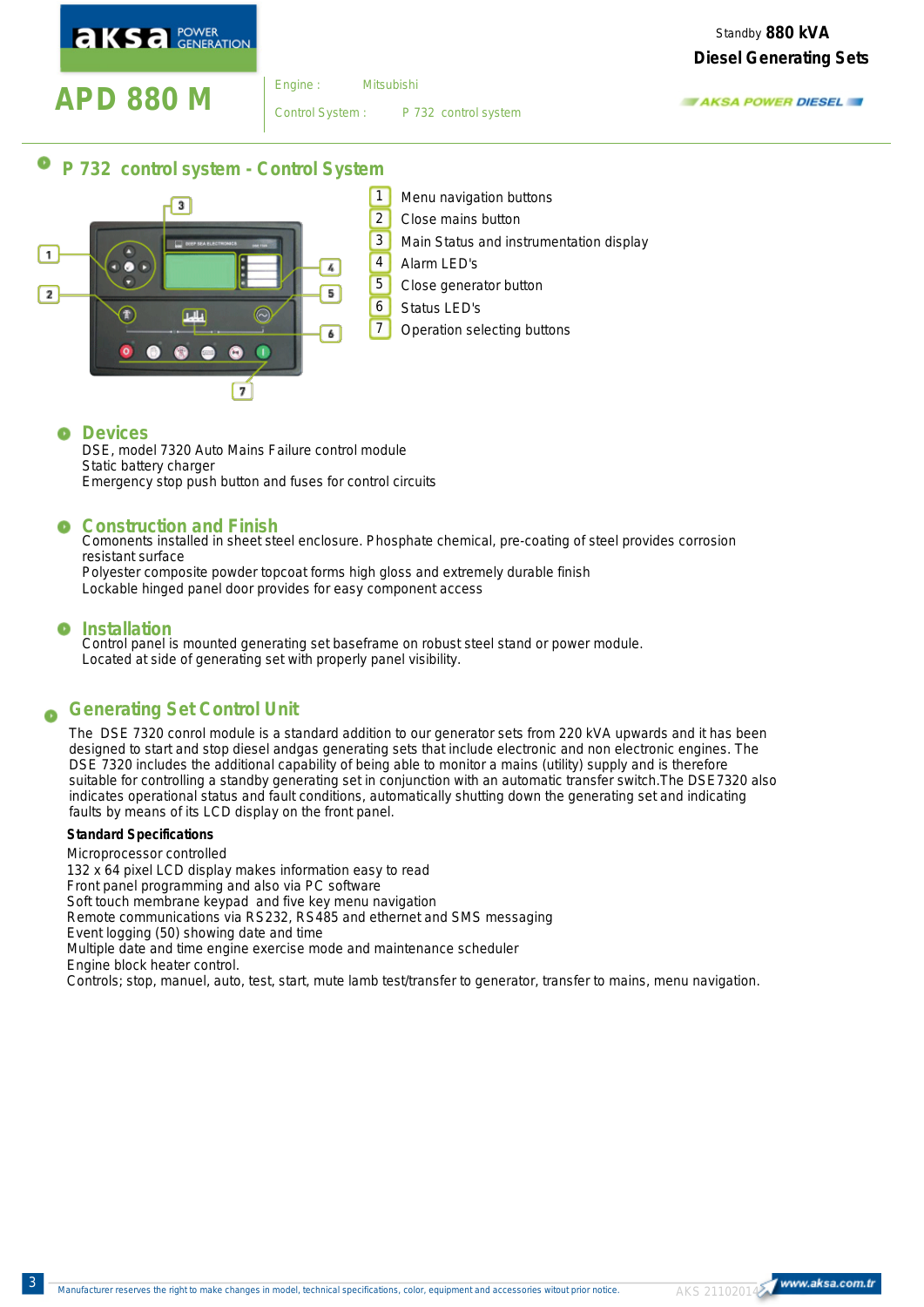# **AKSA** POWER

# **APD 880 M** Engine: Mitsubishi

Engine :

Control System :

P 732 control system

Standby 880 kVA **Diesel Generating Sets**

**AKSA POWER DIESEL** 

## $\bullet$  Instruments

ENGINE Engine speed Oil pressure Coolant temperature Run time Battery volts Engine maintenance due GENERATOR Voltage (L-L, L-N) Current (L1-L2-L3) Frequency Earth current kW Pf kVAr kWh, kVAh, kVArh Phase sequence MAINS Voltage (L-L, L-N) Frequency

## **O** Options

High oil temperature shut down Low fuel level shut down Low fuel level alarm High fuel level alarm EXPANSION MODULES Editional LED module (2548) Expension relay module (2157) Expansion input module (2130)

#### œ **Static Battery Charger**

6UHYfmWUff Yf Iq a Ubi ZUV fYX k Ih ck IhVIb[!a cXY UbX GA 8 HYWI bc c[ mUbX ih Uq \ I] \ 'YZZWbVM 6UHYfmWUf[Yfa cXY`gfici hdi hJ !=WUfUVWf|ghWlgj YfmWcgY hc gei UfY &(\$) `\Ug`Z ``mci hdi hg\chWjMV]hdfcHYWjcb UbX ïhWUb VY i qYX Uq U W ffYbhqci fW" &(\$)`WUf[Yf\Uq\][\`YZ]WYbWnž`cb[``]ZYž`ck`ZJ]`ifY`fUHYž`][\hkY][\hUbX`ck`\YUhfUX]UHYX`]b`UWVtfXUbW'k]h``]bYUf UTYfbUhj Yg" H\YWUr[Yf]g2]thYXk]h.UdfchYWhcbXJcXYUWcggh\Ycihdih'7\Uf[Y2U]`cihdih]gUjUJUVY"7cbbYWhWUf[Y2U]`fYUm WE] VYhk YYb dcg]hjj Y ci hdi hUbX 7: ci hdi h'  $\pm$ di h % \*! $8$ \* (J  $C$ i hdi h $8+2^x$ J ) 5 cf%  $\zeta$ J ) 5"

## **• Protection Circuits**

WARNING Charge failure Battery under voltage Fail to stop Low fuel level (opt.) kW over load Negative phase sequence Loss of speed signal PRE-ALARMS Low oil pressure High engine temperature Low engine temperature Over /Under speed Under/over generator frequency Under/over generator voltage ECU warning SHUT DOWNS Fail to start Emergency stop Low oil pressure High engine temperature Low coolant level Over /Under speed Under/over generator frequency Under/over generator voltage Oil pressure sensor open Phase rotation ELECTRICAL TRIP Earth fault kW over load Generator over current Negative phase sequence

## **<sup>o</sup>** Standards

Elecrical Safety / EMC compatibility BS EN 60950 Electrical business equipment BS EN 61000-6-2 EMC immunity standard BS EN 61000-6-4 EMC emission standard